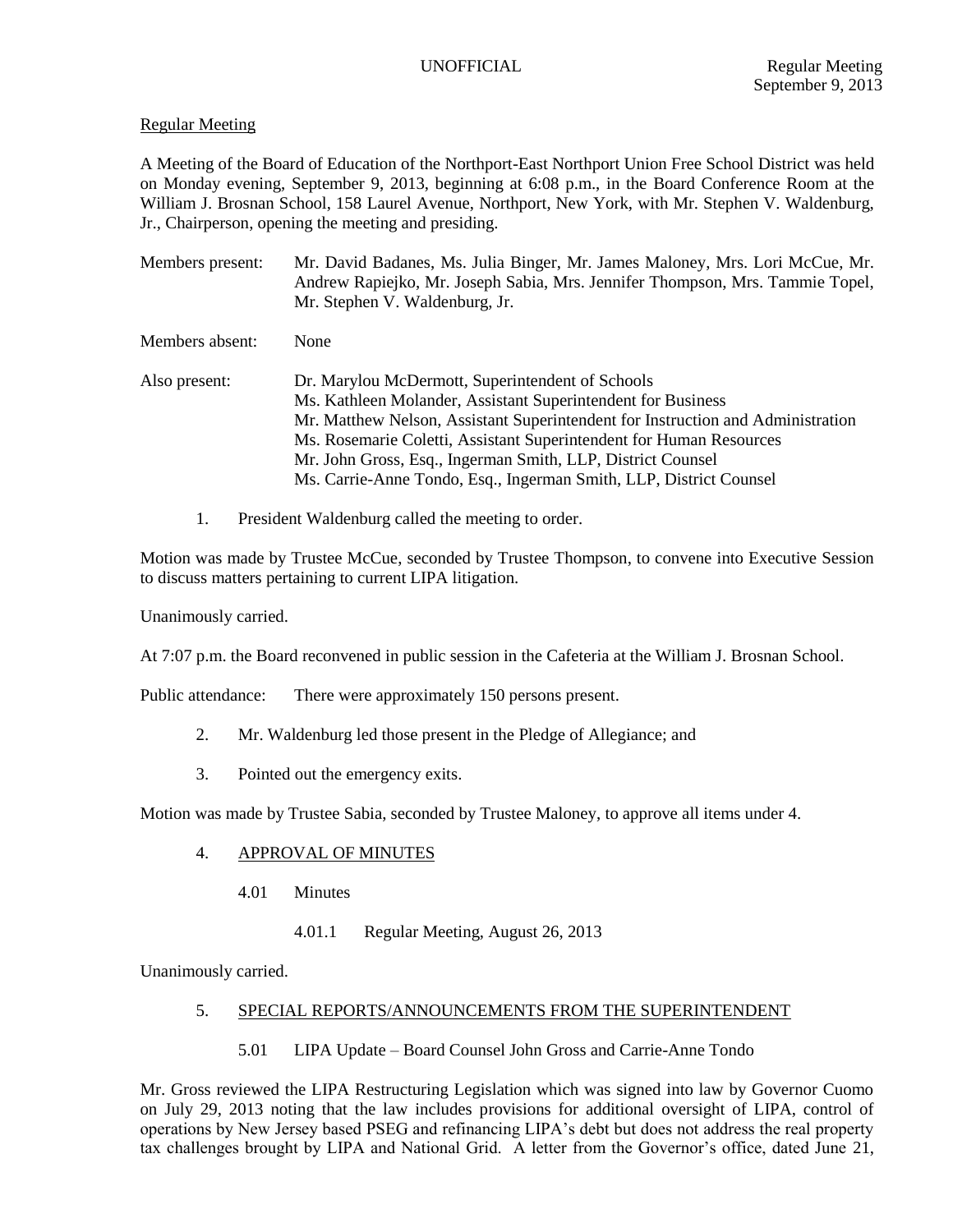2013, to the Town of Huntington and Affected Taxing Jurisdictions stated that LIPA submitted a Letter Offer to the taxing jurisdiction on June 20, 2013 to settle the tax certiorari challenges brought by LIPA/National Grid and the Governor's office reviewed the offer and found that it was a fair and reasonable approach to settling longstanding issues related to tax challenges. Mr. Gross stated that the letter outlined the framework of the offer as a phase down on the tax payments due to the taxing jurisdiction over a ten year period in exchange for the discontinuance of pending tax certiorari claims. The letter further stated that "fair and reasonable measures should be taken to encourage LIPA and the taxing jurisdictions to settle the outstanding tax certiorari proceedings."

The LIPA Letter Offer was sent to the Town of Huntington and other taxing jurisdictions and copied to the School District. Mr. Gross noted that the District received a copy of the letter offer from the Town of Huntington but never received a copy from LIPA. The letter claims that the "Legacy LILCO generation facilities" are over assessed by up to 90% of their actual value and that the assessments are disproportionate to other real assessments levied by the Taxing Jurisdictions. The letter also stated that LIPA is willing to discontinue the pending litigations and avoid future litigation by establishing certain material terms and conditions related to tax payments that would be memorialized in a binding agreement.

Mr. Gross reviewed the LIPA proposal: 1. The Taxing Jurisdictions must agree to a ten year, 10% per year, reduction of the currently "over-assessed" generating facilities to reduce the total taxes paid by LIPA ratepayers starting in the 2015/2016 tax year, pursuant to the framework established in the Chart annexed to the letter. 2. The Taxing Jurisdictions must agree not to increase the taxes on the facilities between now and the implementation of the Settlement. 3. With respect to the Town of Huntington and the Northport-East Northport School District, each jurisdiction must withdraw its respective lawsuit currently pending in Supreme Court, Suffolk County, against LIPA and National Grid, et al. 4. Should the Taxing Jurisdictions cause LIPA to pay taxes in a higher amount that expressed in No. 1  $\&$  2 above, then LIPA retains its right to commence tax certiorari proceedings challenging such taxes and assessments and expressly reserves its right to seek to reduce such assessments and taxes to any such amount justified by the evidence and shall not be limited by the amounts set forth in paragraph 1 or 2 above. 5. The Taxing Jurisdictions must enter into a binding agreement to effectuate the parties' intentions within four (4) months of the date of this letter, or any extension mutually agreed to by LIPA and the Taxing Jurisdictions. 6. Any such binding agreement must allow for renegotiation in the event of a ramp down or repowering of generating facility exercised by LIPA in accordance with the terms of the Amended and Restated Power Supply Agreement between LIPA and National Grid, or its successor.

In regards to the pending litigation, Mr. Gross stated that the School District does not generally have standing to intervene in tax certiorari proceedings. The School District commenced an action against LIPA and National Grid asserting that the School District is an intended third party beneficiary of the power supply agreement ("PSA"), LIPA/National Grid breached the PSA when they commenced tax certiorari proceedings, and similar action was filed by the Town of Huntington. LIPA and National Grid sought dismissal of the School District's action. The court denied their motions to dismiss and found that "the School District produced evidence to support its contention that Article 21.16 (the contractual provision) was included in the PSA to benefit the School District."

Mr. Gross stated that if the Offer is accepted "as-is" there would be significant reduction to the School District's annual tax base – approximately \$2.9 million (approximately 66.5% of \$4,361,853) commencing in 2015-2016, the immediate impact to the School District's 2013-2014 and 2014-2015 budgets is unknown and the School District would be required to withdraw the pending litigation against LIPA and National Grid. The consequences of not proceeding with the offer could be potential for "shock" to system and resulting increases if LIPA is successful in its tax challenge against the Town of Huntington, loss of guaranteed retroactive refunds for the Town of Huntington, additional litigation and inability to plan.

Counsel Gross stated that the LIPA Letter Offer requires a thorough analysis of the offer and its resulting impact. The analysis includes the fiscal impact to the School District, community impact, political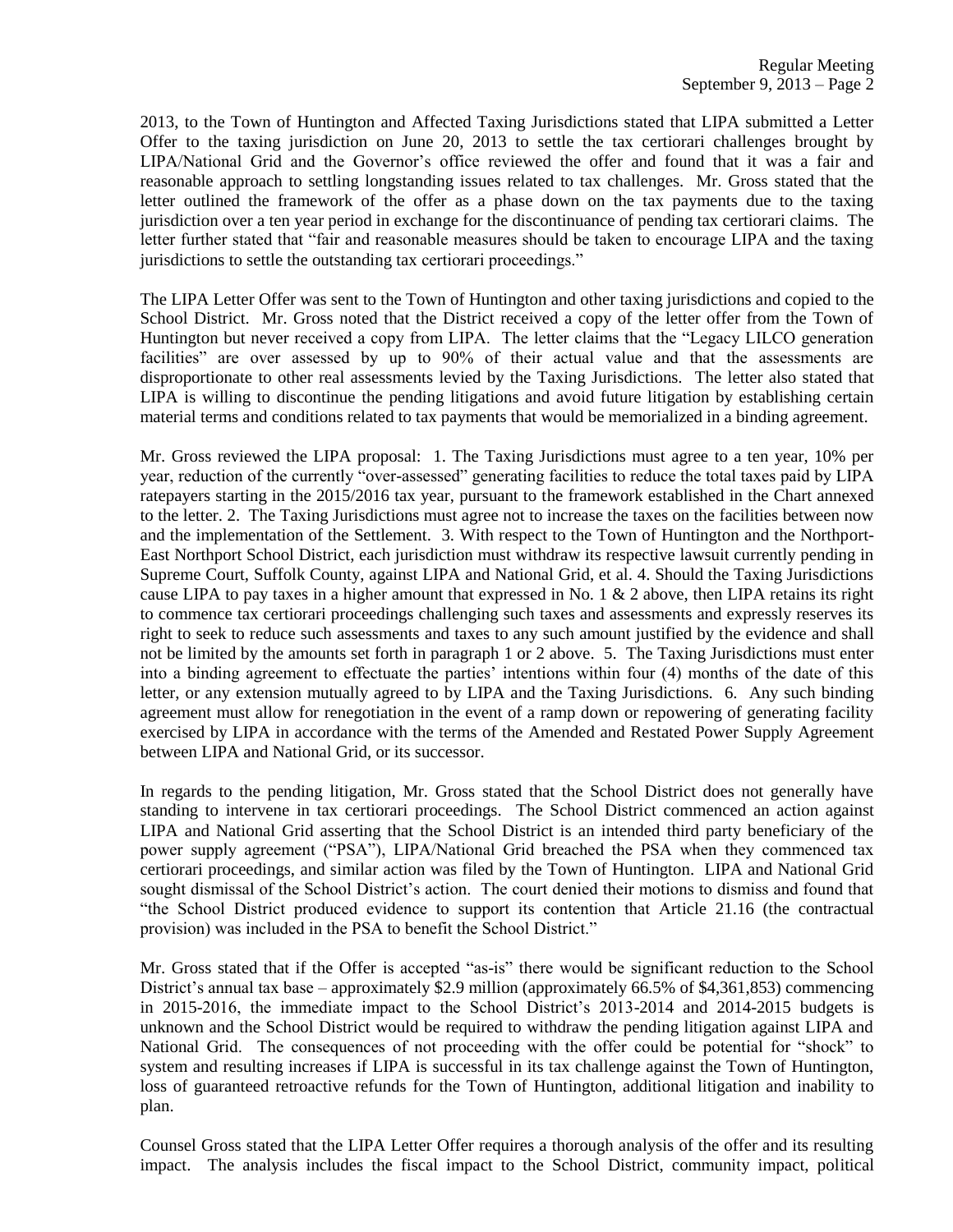implications, and analysis of Real Property Tax Law §1803 (base proportion statue for Nassau County and New York City). The Board is proceeding with "due diligence" in its review of the Letter Offer from LIPA. Mr. Gross stated that the Board of Education will make a decision with respect to the LIPA letter Offer when appropriate and after it is satisfied that it has thoroughly exercised due diligence necessary to make an informed and educated decision. The Board of Education's Exercise of Due Diligence includes ongoing communications and meeting with Town of Huntington representatives, LIPA representatives, Elected Officials and the County of Nassau; reviewing applicable laws and statues across Taxing Jurisdictions; and undertaking impact analyses.

Counsel Gross opened the floor up to questions from the public.

Mr. Richard Anastasio, resident, asked why LIPA is using the Caithness plant as a cost comparison with the Northport Power Plan when the plants and capacities are not compatible.

Mr. Leo Montagna, resident, asked when the last time the Lilco property was assessed and why it was not updated.

Ms. Helena Duszkewicz, resident, asked what the impact of the LIPA tax decrease will translate to in terms of dollars, i.e., tax increase per year and cuts to the schools.

Mr. Noah Levenstein, resident, stated that the LIPA deal is rubbish and that the District could do better in court.

At 9:00 p.m., President Waldenburg called for a short recess.

The Board reconvened at 9:10 p.m.

5.02 For Information: Upcoming Meetings

President Waldenburg reviewed the upcoming Board meetings of September  $23<sup>rd</sup>$ , October  $7<sup>th</sup>$  and October  $21^{\rm st}$ .

### 6. COMMUNICATIONS

6.01 There were no communications to the Board.

### 7. PUBLIC PARTICIPATION

Dr. Marylou McDermott, Superintendent of Schools, stated that the District has formed a Transportation Committee in response to the communications received regarding bus stops. The committee will meet on Wednesday and being to address the appeals in the order in which they were received. Dr. McDermott stated that any concerns regarding transportation will be addressed by the appeals committee.

| Name                        | Comment                                                                                                                                                                           |
|-----------------------------|-----------------------------------------------------------------------------------------------------------------------------------------------------------------------------------|
| Michelle DeChiaro<br>Parent | Stated that she is concerned about the safety of her children as a result of the<br>District's decision to eliminate house stops and that the new stop is in a<br>dangerous spot. |
| Lisa Conway<br>Parent       | Stated that she has safety issues surrounding the District's change in policy<br>regarding bus stops at homes of children in areas previously deemed unsafe for<br>group stops.   |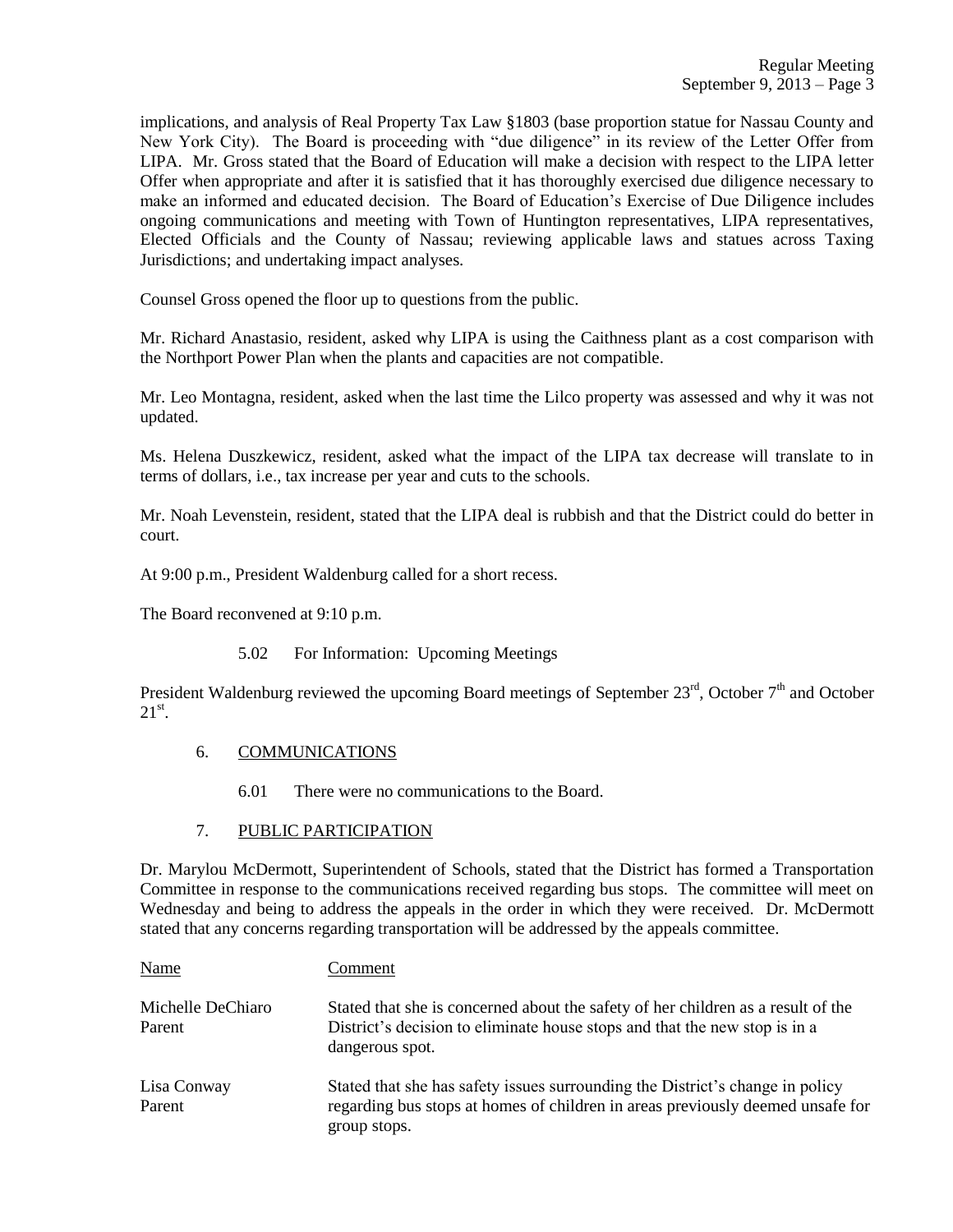| Priscilla Kennedy | Stated that there are safety issues regarding the Board banning driveway stops |  |  |  |  |  |  |
|-------------------|--------------------------------------------------------------------------------|--|--|--|--|--|--|
| Parent            | due to budget cuts. Ms. Kennedy stated that her stop was deemed unsafe twice   |  |  |  |  |  |  |
|                   | in the past but due to budget cut backs it is now deemed safe.                 |  |  |  |  |  |  |

Dr. McDermott stated that the bus stop concerns will be addressed by the Transportation Committee.

| Coral & Craig Freas        | Thanked the Superintendent, Board and Transportation Supervisor for listening |  |  |  |  |
|----------------------------|-------------------------------------------------------------------------------|--|--|--|--|
| Parent                     | to the issue regarding the change to their bus stop and quickly resolving it. |  |  |  |  |
| Dr. Diane Keller<br>Parent | Asked when the State Test scores will be released to parents.                 |  |  |  |  |

Mr. Matt Nelson, Assistant Superintendent for Instruction and Administration, stated that parents can obtain the scores from the principals.

| Craig Mooers | Asked why the schools are being closed by 4:00 p.m. |
|--------------|-----------------------------------------------------|
| Parent       |                                                     |

Dr. McDermott stated that it was a decision made with the elementary principals and security to limit access to the public from 4:00 to 7:00 p.m.

Kelly Clark Asked when the opening day class sizes will be provided to the public on the Parent District's website.

Dr. McDermott stated that they will be provided to the Board and then posted on the website.

Motion was made by Trustee Thompson, seconded by Trustee Sabia, to approve all items under 8. and 9., including Supplemental items 8.01.1 (Schedule A #24-29) and 8.03 (Appointment of DASA Coordinators), and excluding withdrawn items 8.01.3 Schedule D (Extra Pay), 8.01.5 Schedule K (PDC NASA), and 8.01.6 Schedule L (PDC UTN).

### 8. SUPERINTENDENT'S REPORT, GENERAL – FOR BOARD ACTION

8.01 Personnel Schedules, each dated September 9, 2013, and each attached and made part of the official minutes:

| 8.01.1 | Schedule $A$ – Certified Staff (including Supplemental A $#24-29$ ) |
|--------|---------------------------------------------------------------------|
| 8.01.2 | Schedule $B - Non-Instructional Staff$                              |
| 8.01.3 | WITHDRAWN                                                           |
| 8.01.4 | Schedule J – Committee on Special Education                         |
| 8.01.5 | <b>WITHDRAWN</b>                                                    |
|        | 8.01.6 WITHDRAWN                                                    |

8.02 Approving the following resolution regarding the 2013-2014 Annual Professional Performance Review (APPR) Plan:

"WHEREAS, the District has been unable to reach final agreement on a 2013-2014 Annual Professional Performance Review ("APPR") Plan; and

WHEREAS, the State Education Department requires that the District submit an Implementation Certification Form by August 30, 2013 regarding the status of its APPR Plan for the 2013-2014 school year; and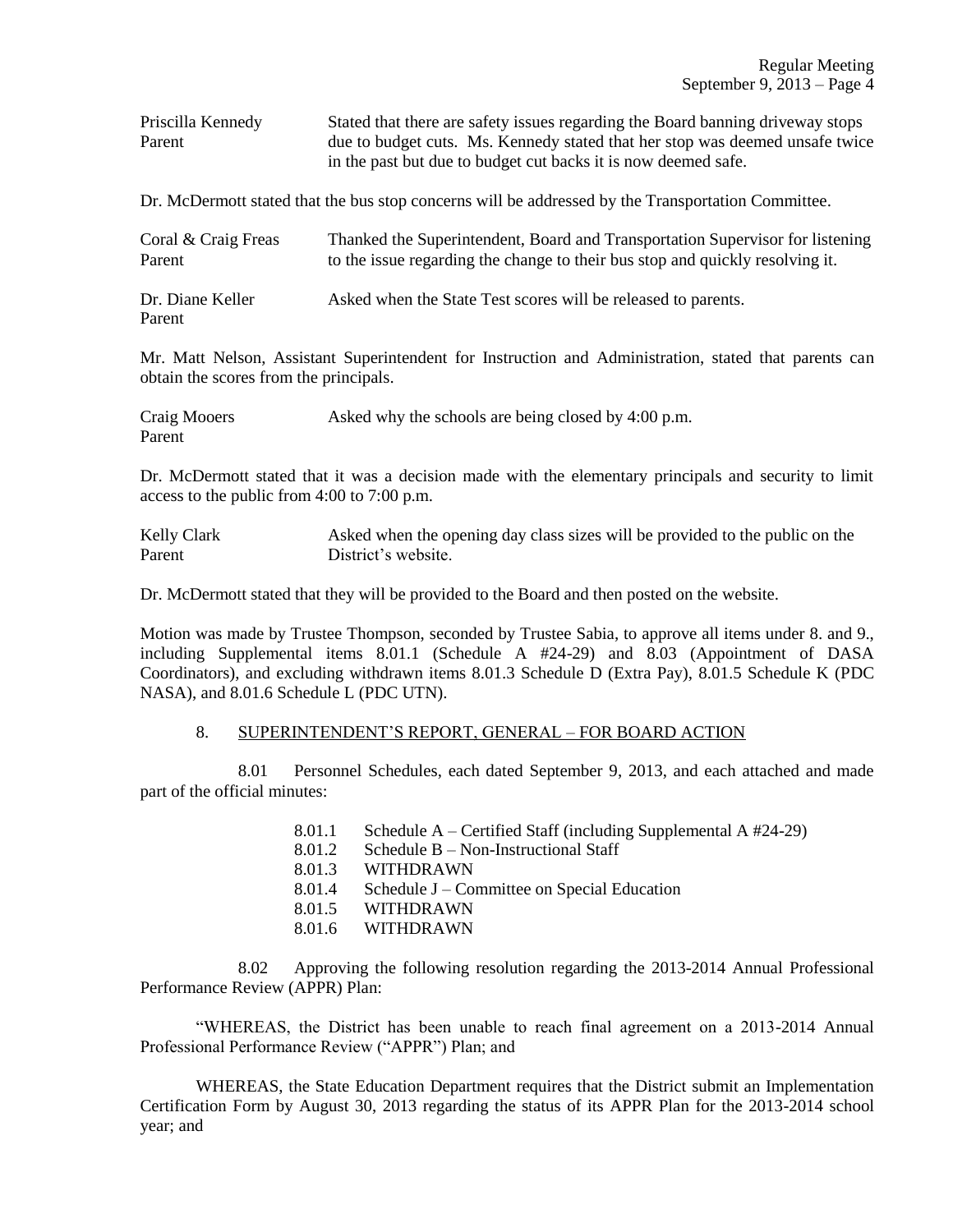WHEREAS, the District submitted the Implementation Certification Form to the State Education Department on August 29, 2013;

NOW, THEREFORE, BE IT RESOLVED, that the Board of Education hereby ratifies the execution of the Implementation Certification Form by the Superintendent of Schools and the President of the Board of Education, which form certifies that the District's current APPR Plan in effect for the 2012- 2013 school year shall remain in effect until a subsequent plan is agreed to; and

BE IT FURTHER RESOLVED, that the Board of Education authorizes the Superintendent of Schools or her designee to submit this form to the State Education Department."

8.03 Appointing the following staff members to serve as Dignity for all Students Act Coordinators for the 2013-2014 school year:

Northport High School – Irene McLaughlin, Terrence Hinson, Shannon Dantuono, Denise Keenan, Dan McKean, Dan Danbusky, Kathy Teubner, Anthony Ferrandino Northport Middle School – Tim Hoss, Chelsea Brown, Darcy Pattison East Northport Middle School – Pat DeStefano, Catherine Silletti, Theresa Braun, Mary Wine Bellerose Avenue School – Lori Beekman, Alan Tener, Lisa Quartararo Dickinson Avenue School – Patricia Essenfeld, Caitlin Bisulca, Christie Moser Fifth Avenue School – Tom Harrison, Beth Theofield, Melanie Fisher Ocean Avenue School – Sabina Larkin, Theresa Pellegrino, Cori Scheidt Norwood Avenue School – Michael Genovese, Nicole Barbier-Adil, Beth Dragone Pulaski Road School – Jeff Haubrich, Jim Durand, Marti White

### 9. SUPERINTENDENT'S REPORT, FINANCIAL – FOR BOARD ACTION

| level: | 9.01 | Approving disposal of the following mathematics textbooks at the middle school |                                                                   |  |  |  |  |
|--------|------|--------------------------------------------------------------------------------|-------------------------------------------------------------------|--|--|--|--|
|        |      | 9.01.1                                                                         | Holt Mathematics, Austin, Tex.: Holt, Rinehart and Winston, 2007, |  |  |  |  |

Print, 300 texts 9.01.2 Foundations in Algebra, Lexington, MA, D.C. Health, 1995, Print,

50 texts

9.02 Approving transfer of general fund appropriations in the 2013-2014 budget

9.03 Approving the following resolution authorizing the establishment of The Lillian S. Brueggemann Educational Scholarship Fund:

"WHEREAS, the Brueggemann Family have established a scholarship in memory of Lillian S. Brueggemann.

The Brueggemann Family will deliver annually to the Board of the Northport-East Northport School District a sum of money determined by the family for The Lillian S. Brueggemann Educational Scholarship Fund.

1. The scholarship shall be awarded annually to a graduating senior of Northport High School who:

a. is pursuing a college degree in the field of education; and

b. who exemplifies a love for education, which inspires others as Lillian S. Brueggemann did in her long career in education.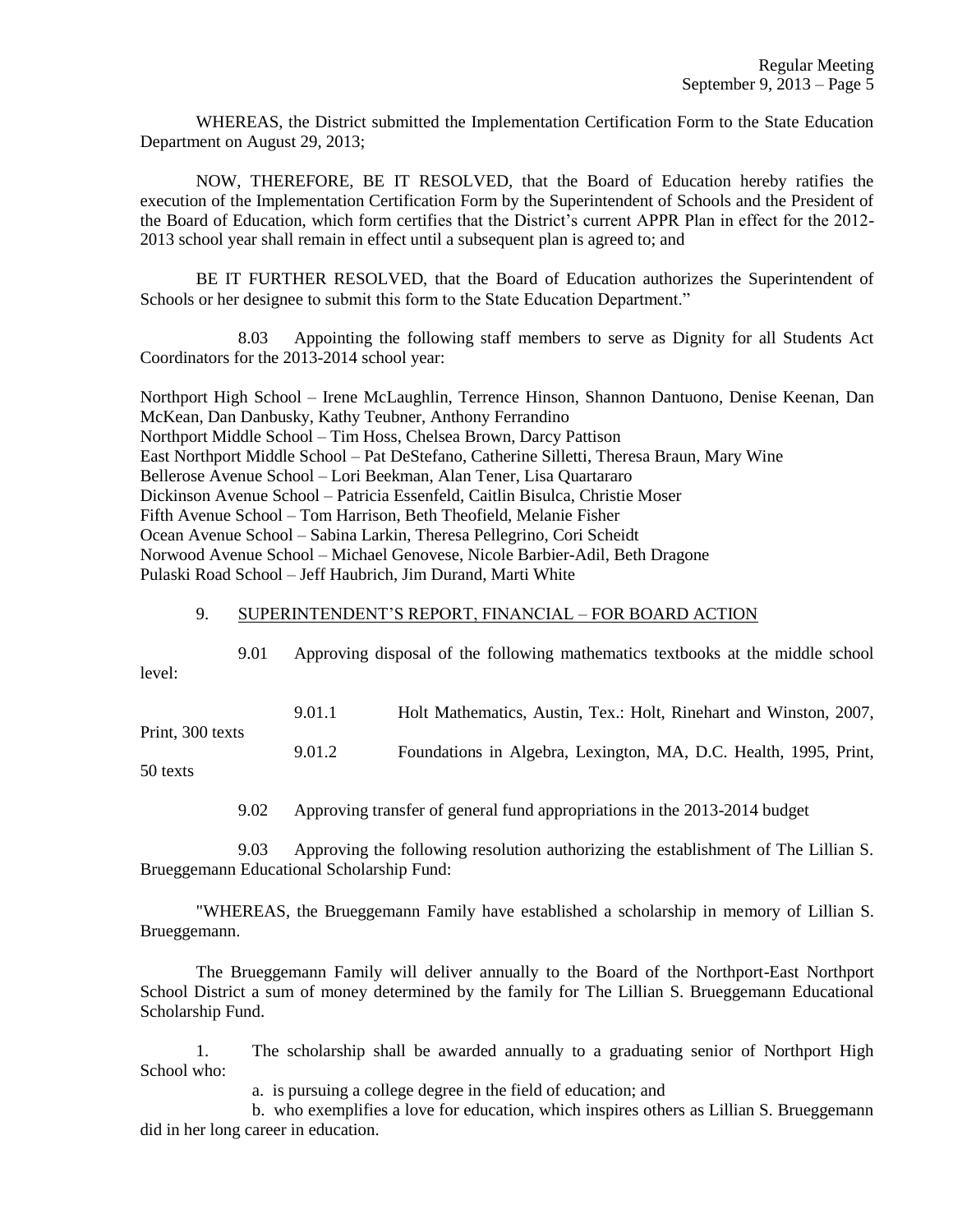2. Nominations for the scholarship can come from any Northport High School counselor and/or teacher. With the assistance of the guidance counselors and teachers, potential recipients will be identified and notified by submitting a brief essay on "What being a teacher means to me". The Brueggemann family will select the winner.

3. Notification of the Scholarship shall be awarded at the senior award night or at graduation. The choice of the event at which to bestow the Scholarship will be at Northport High School's discretion.

4. The Scholarship shall be paid to the recipient within one month after he or she presents proof of matriculation at an accredited college, university, or vocational school to the Northport-East Northport School District.

5. If there is no student qualified to receive the Scholarship or if the recipient to whom the scholarship has been awarded does not matriculate at an accredited college, university or vocational school, the monies shall be retained by the Brueggemann Family until the following year, to be awarded to a then-graduating senior under the same terms and conditions set forth above.

6. The Board understands that the Donor may from time to time wish to change the Award or how it functions. Said changes will be proposed in writing with sufficient time for Board review prior to any expectation that substantial changes will be implemented.

7. This Agreement contains the entire understanding of the parties, and there are no undertakings by either of the parties other than those expressly set forth herein.

8. The Board of Education mandates that all students regardless of race, color, creed, gender, national origin, religion, age, sexual orientation, economic status, marital status or disability shall be eligible for all awards and scholarships given or disseminated by the School District."

9.04 Approving the Internal Audit Risk Assessment Update Report for the Period Ending December 31, 2012

9.05 Approving the Internal Audit Report on Extraclassroom Activity Fund for the Period Ending April 10, 2013

9.06 Approving the Internal Audit Report on Cash Management for the Period July 1, 2012 through June 30, 2013

9.07 Approving a Supplementary Education Services Agreement between the Northport-East Northport Union Free School District and Health Training/Consulting, Inc. (Student Support Services)

9.08 Approving the following donation to the District:

9.08.1 \$25.00 from Rosalie Lucia in memory of James Waters to the David Trachtenberg Memorial Scholarship Fund

Vote on Trustee Thompson's motion to approve all items under 8. and 9., including Supplemental items 8.01.1 (Schedule A #24-29) and 8.03 (Appointment of DASA Coordinators), and excluding withdrawn items 8.01.3 Schedule D (Extra Pay), 8.01.5 Schedule K (PDC NASA), and 8.01.6 Schedule L (PDC UTN) was unanimously carried.

10. SUPERINTENDENT' REPORT – FOR INFORMATION ONLY